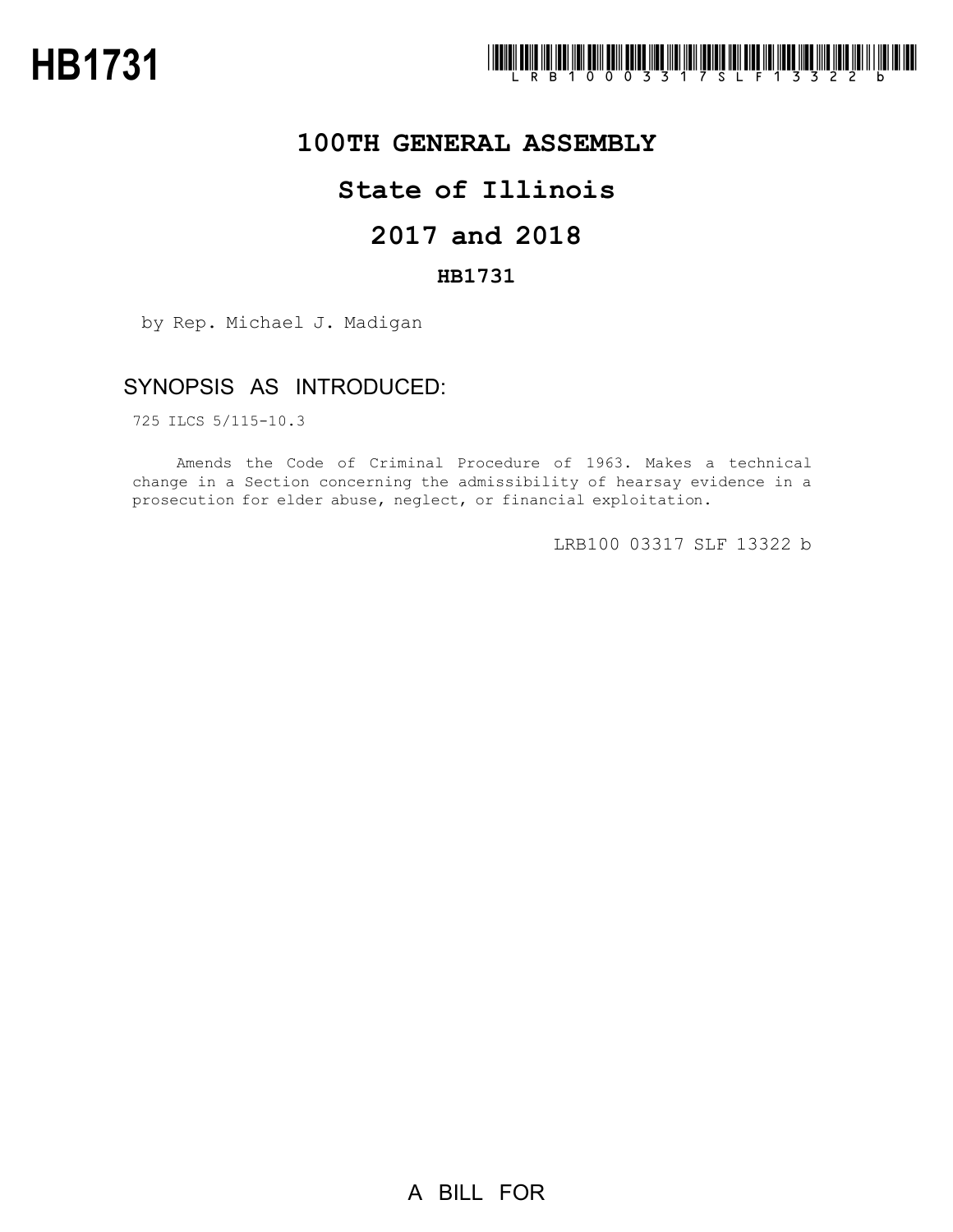AN ACT concerning criminal law.

#### **Be it enacted by the People of the State of Illinois, represented in the General Assembly:** 2 3

Section 5. The Code of Criminal Procedure of 1963 is amended by changing Section 115-10.3 as follows: 4 5

6

1

(725 ILCS 5/115-10.3)

7

Sec. 115-10.3. Hearsay exception regarding elder adults.

(a) In a prosecution for a physical act, abuse, neglect, or financial exploitation perpetrated upon or against an eligible adult, as defined in the the Adult Protective Services Act, who has been diagnosed by a physician to suffer from (i) any form of dementia, developmental disability, or other form of mental incapacity or (ii) any physical infirmity, including but not limited to prosecutions for violations of Sections 10-1, 10-2, 10-3, 10-3.1, 10-4, 11-1.20, 11-1.30, 11-1.40, 11-1.50, 11-1.60, 11-11, 12-1, 12-2, 12-3, 12-3.05, 12-3.2, 12-3.3, 12-4, 12-4.1, 12-4.2, 12-4.5, 12-4.6, 12-4.7, 12-5, 12-6, 12-7.3, 12-7.4, 12-11, 12-11.1, 12-13, 12-14, 12-15, 12-16, 12-21, 16-1, 16-1.3, 17-1, 17-3, 17-56, 18-1, 18-2, 18-3, 18-4, 18-5, 18-6, 19-6, 20-1.1, 24-1.2, and 33A-2, or subsection (b) of Section 12-4.4a of the Criminal Code of 2012, the following evidence shall be admitted as an exception to the hearsay rule: (1) testimony by an eligible adult, of an out of court 8 9 10 11 12 13 14 15 16 17 18 19 20 21 22 23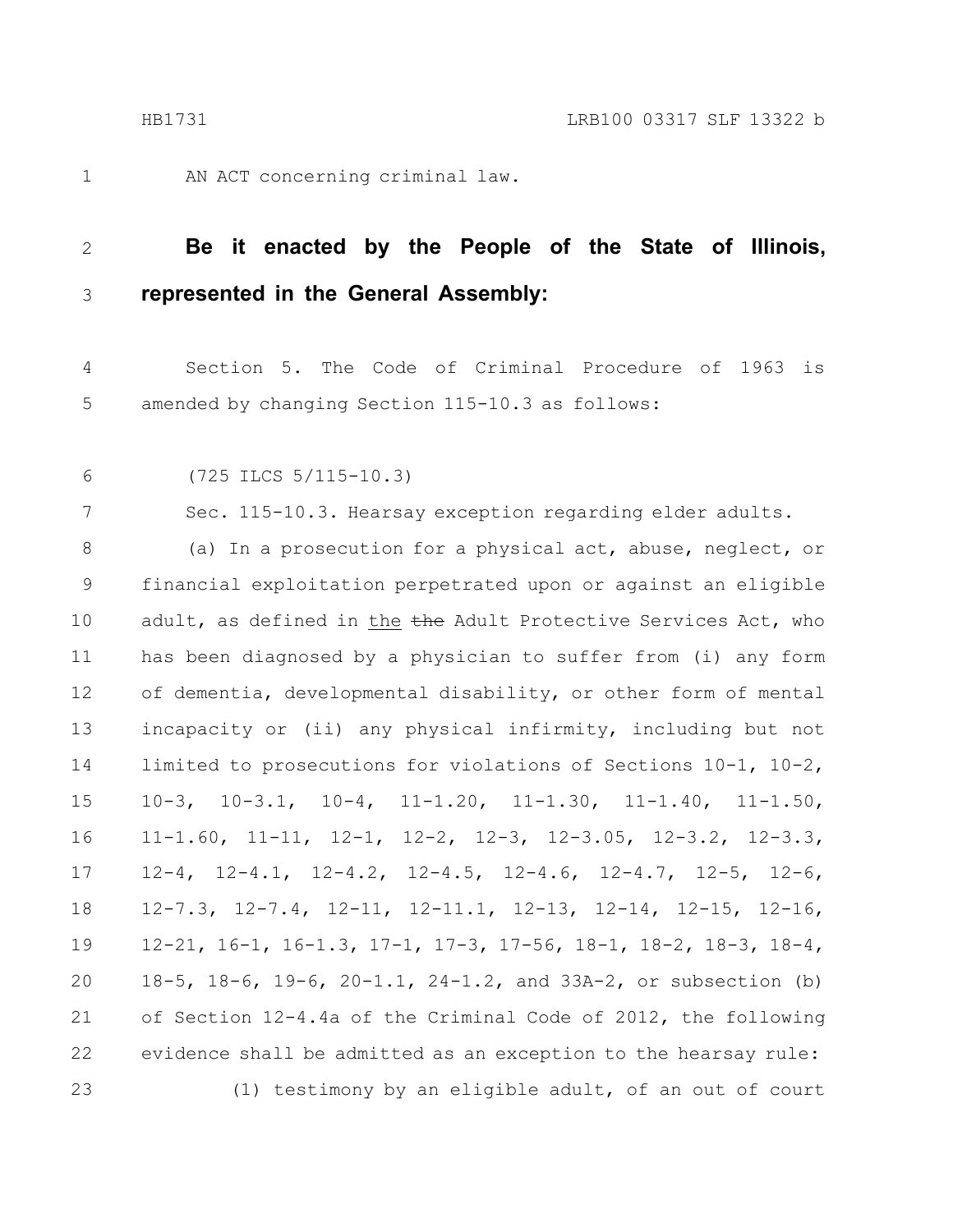1 2 statement made by the eligible adult, that he or she complained of such act to another; and

(2) testimony of an out of court statement made by the eligible adult, describing any complaint of such act or matter or detail pertaining to any act which is an element of an offense which is the subject of a prosecution for a physical act, abuse, neglect, or financial exploitation perpetrated upon or against the eligible adult. 3 4 5 6 7 8

(b) Such testimony shall only be admitted if:

(1) The court finds in a hearing conducted outside the presence of the jury that the time, content, and circumstances of the statement provide sufficient safeguards of reliability; and 10 11 12 13

14

9

(2) The eligible adult either:

15

(A) testifies at the proceeding; or

(B) is unavailable as a witness and there is corroborative evidence of the act which is the subject of the statement. 16 17 18

(c) If a statement is admitted pursuant to this Section, the court shall instruct the jury that it is for the jury to determine the weight and credibility to be given the statement and that, in making the determination, it shall consider the condition of the eligible adult, the nature of the statement, the circumstances under which the statement was made, and any other relevant factor. 19 20 21 22 23 24 25

26

(d) The proponent of the statement shall give the adverse